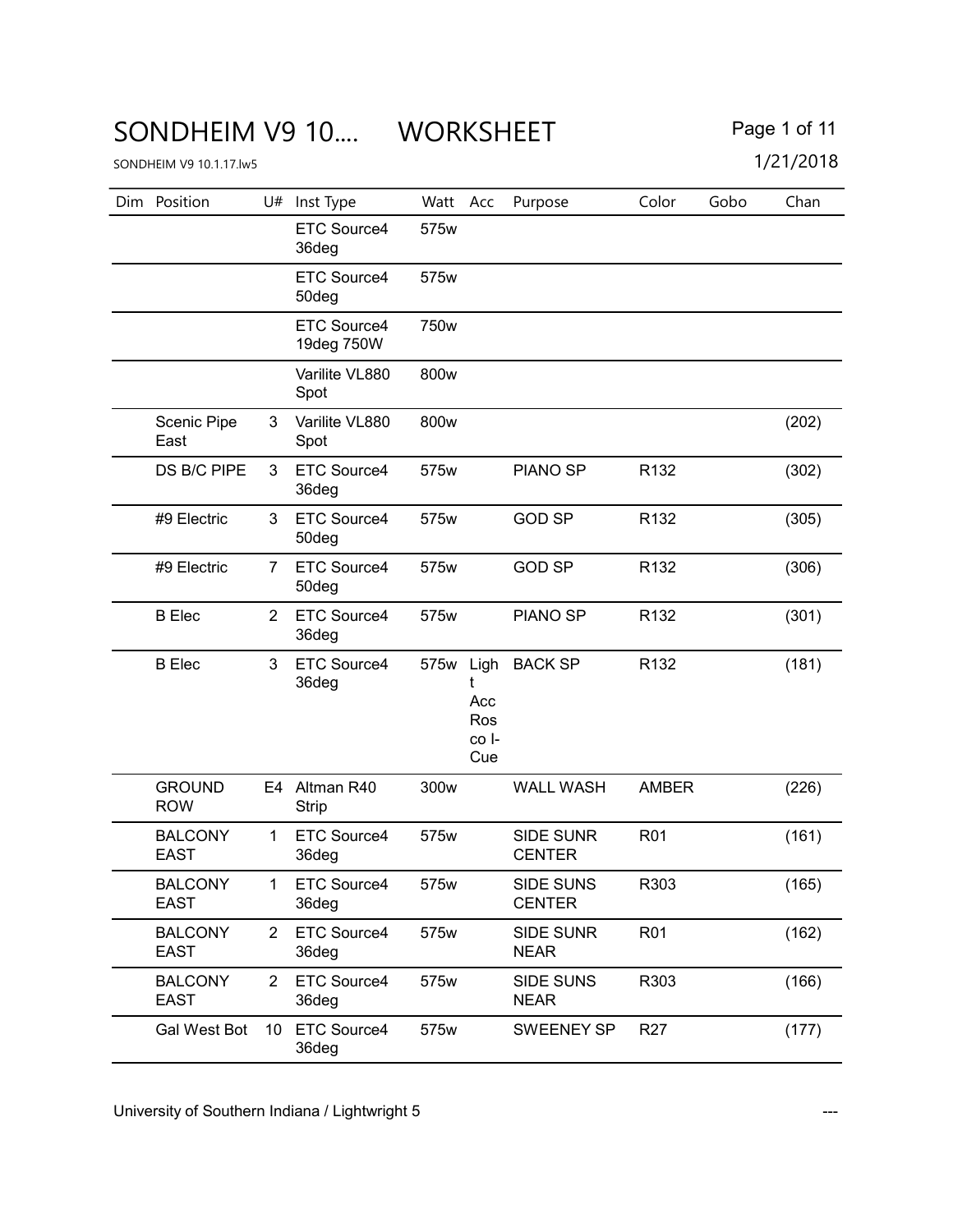### SONDHEIM V9 10.... WORKSHEET Page 2 of 11

|  | ` <sup>→</sup> age 2 of 11 |
|--|----------------------------|
|--|----------------------------|

| Dim | Position             | U#              | Inst Type                        | Watt             | Acc                                     | Purpose                  | Color                                                           | Gobo       | Chan  |
|-----|----------------------|-----------------|----------------------------------|------------------|-----------------------------------------|--------------------------|-----------------------------------------------------------------|------------|-------|
|     | <b>Gal East Bot</b>  | 10              | ETC Source4<br>36deg             | 575w             |                                         | <b>SWEENEY SP</b>        | R <sub>27</sub>                                                 |            | (178) |
|     | #4 Electric          | 4               | ETC Source4<br>19deg 750W        | 750w             |                                         | SPOT <sub>2</sub>        | R132,<br>R368,<br>R37,<br>R305,<br>R <sub>26</sub>              |            | (192) |
|     | #4 Electric          | 14              | <b>ETC Source4</b><br>19deg 750W | 750w             |                                         | SPOT <sub>1</sub>        | R <sub>132</sub> ,<br>R368,<br>R37,<br>R305,<br>R <sub>26</sub> |            | (191) |
|     | C Elec               | $\overline{2}$  | ETC Source4<br>36deg             | 575w             | Ligh<br>t<br>Acc<br>Ros<br>co I-<br>Cue | <b>BACK SP</b>           | R <sub>132</sub>                                                |            | (182) |
|     | Scenic<br>PipeWest-3 | 3               | Varilite VL880<br>Spot           | 800w             |                                         |                          |                                                                 |            | (201) |
| 49  | #1 Electric          | 1               | Mini10                           | 1kW              |                                         | Worklight                |                                                                 |            | (171) |
| 90  | #4 Electric          | 9               | Mini10                           | 1kW              |                                         | Worklight                |                                                                 |            | (171) |
| 91  | #4 Electric          | 13              | Altman 6x12                      | 750w             |                                         | FR WARM L1 C             | R305                                                            |            | (12)  |
| 92  | #4 Electric          | 12              | PAR 64 MFL                       | 1kW              |                                         | PAR FRWL1<br><b>SL</b>   | R339                                                            |            | (106) |
| 93  | #4 Electric          | 15              | Colortran 30<br>Deg.             | 750w             | tem<br>plat<br>е                        | <b>TXT L1 SR</b>         | R <sub>54</sub>                                                 | R778<br>05 | (124) |
| 95  | #4 Electric          | 10 <sup>°</sup> | Altman 6x12                      | 750 <sub>w</sub> |                                         | FR WARM L1<br>SL         | R305                                                            |            | (11)  |
| 96  | #4 Electric          | 11              | Colortran 30<br>Deg.             | 750w             | tem<br>plat<br>е                        | TXT L1 SRC               | R <sub>54</sub>                                                 | R778<br>05 | (123) |
| 97  | #4 Electric          | 6               | PAR 64 MFL                       | 1kW              |                                         | PAR FR C L1<br><b>SR</b> | <b>R58</b>                                                      |            | (102) |
| 98  | #4 Electric          | 8               | Altman 6x12                      | 750w             |                                         | FR COOL L1<br><b>SR</b>  | R60                                                             |            | (3)   |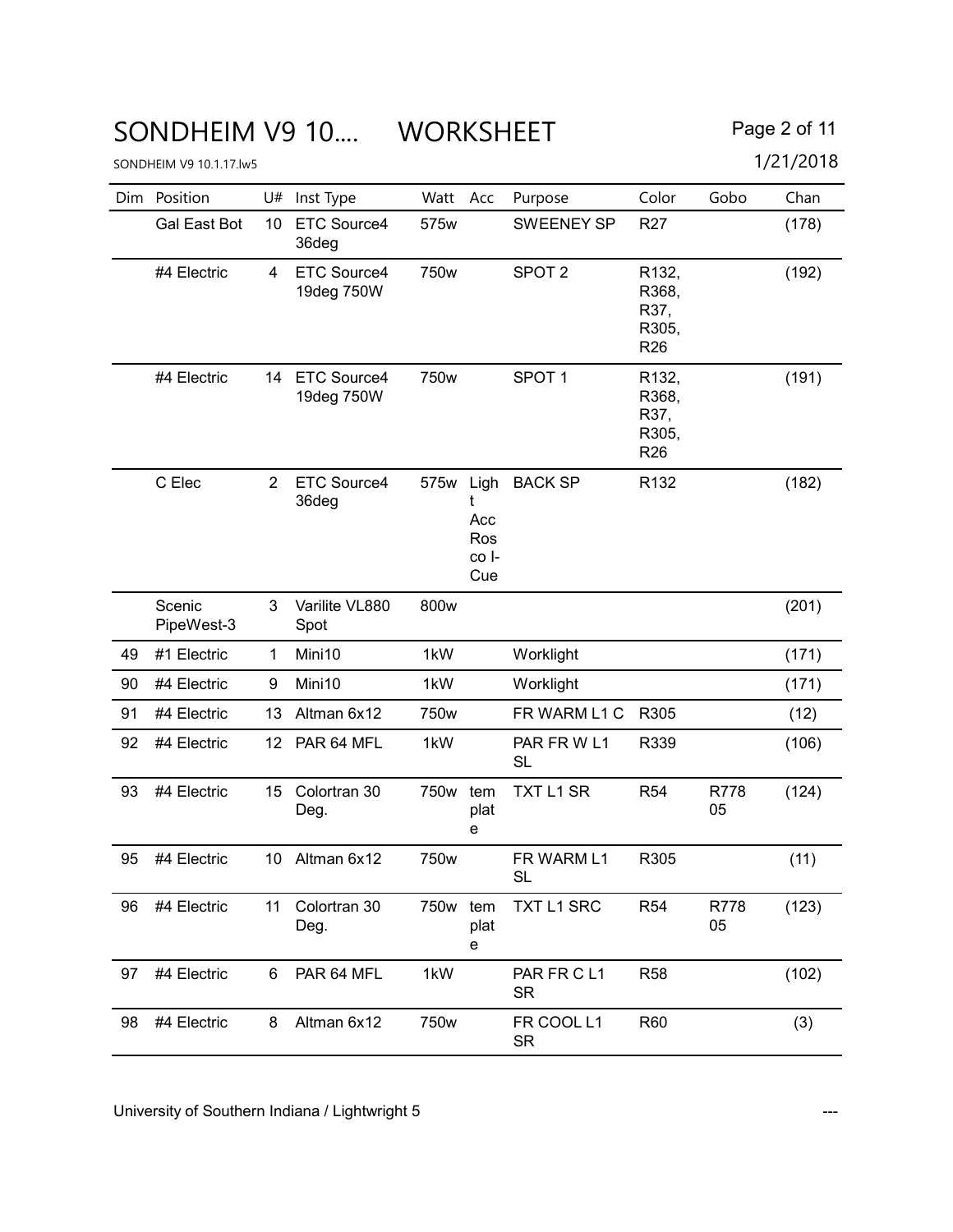# SONDHEIM V9 10.... WORKSHEET Page 3 of 11

| Page 3 of 11 |  |  |  |  |
|--------------|--|--|--|--|
|--------------|--|--|--|--|

|     | Dim Position        | U#             | Inst Type            | Watt Acc         |                  | Purpose                 | Color           | Gobo           | Chan  |
|-----|---------------------|----------------|----------------------|------------------|------------------|-------------------------|-----------------|----------------|-------|
| 99  | #4 Electric         | 7              | Colortran 30<br>Deg. | 750w             | tem<br>plat<br>е | <b>TXT L1 SLC</b>       | R <sub>54</sub> | R778<br>05     | (122) |
|     | 100 #4 Electric     | $\overline{2}$ | PAR 64 MFL           | 1kW              |                  | PAR FR CL1<br><b>SL</b> | <b>R58</b>      |                | (101) |
| 101 | #4 Electric         | 3              | Colortran 30<br>Deg. | 750w tem         | plat<br>е        | TXT L1 SL               | <b>R54</b>      | R778<br>05     | (121) |
| 102 | #4 Electric         | 5              | Altman 6x12          | 750w             |                  | FR COOL L1 C            | R60             |                | (2)   |
| 103 | Scenic Pipe<br>West | $\overline{2}$ | Altman 6x12          | 750w             |                  | <b>TEXT MIX</b>         | R62             | R771<br>00     | (143) |
| 104 | Scenic Pipe<br>West | 1              | Altman 6x12          | 750 <sub>w</sub> |                  | <b>TEXT MIX</b>         | R <sub>62</sub> | R771<br>00     | (144) |
|     | 107 #4 Electric     | 16             | PAR 64 MFL           | 1kW              |                  | PAR FRWL1<br><b>SR</b>  | R339            |                | (107) |
|     | 108 #4 Electric     |                | 17 Altman 6x12       | 750w             |                  | FR WARM L1<br><b>SR</b> | R305            |                | (13)  |
| 109 | Scenic Pipe<br>East | $\mathbf 1$    | Altman 6x12          | 750w             |                  | <b>TEXT MIX</b>         | R62             | R771<br>$00\,$ | (142) |
| 110 | Scenic Pipe<br>East | $\overline{2}$ | Altman 6x12          | 750w             |                  | <b>TEXT MIX</b>         | R62             | R771<br>00     | (141) |
| 111 | #4 Electric         | $\mathbf 1$    | Altman 6x12          | 750w             |                  | FR COOL L1<br>SL        | <b>R60</b>      |                | (1)   |
| 112 | #6 Electric         | $\overline{2}$ | PAR 64 MFL           | 1kW              |                  | PAR FR CL2<br><b>SL</b> | <b>R58</b>      |                | (103) |
| 113 | #6 Electric         | $\mathbf{1}$   | Altman 6x12          | 750w             |                  | FR COOL L2<br><b>SL</b> | R60             |                | (4)   |
|     | 114 #6 Electric     | 3              | Colortran 30<br>Deg. | 750w tem         | plat<br>е        | TXT L <sub>2</sub> SL   | <b>R54</b>      | R778<br>05     | (125) |
| 117 | #6 Electric         | 15             | Colortran 30<br>Deg. | 750 <sub>w</sub> | tem<br>plat<br>е | TXT L2 SR               | R <sub>54</sub> | R778<br>05     | (128) |
| 118 | #6 Electric         | 17             | Altman 6x12          | 750w             |                  | FR WARM L2<br><b>SR</b> | R305            |                | (16)  |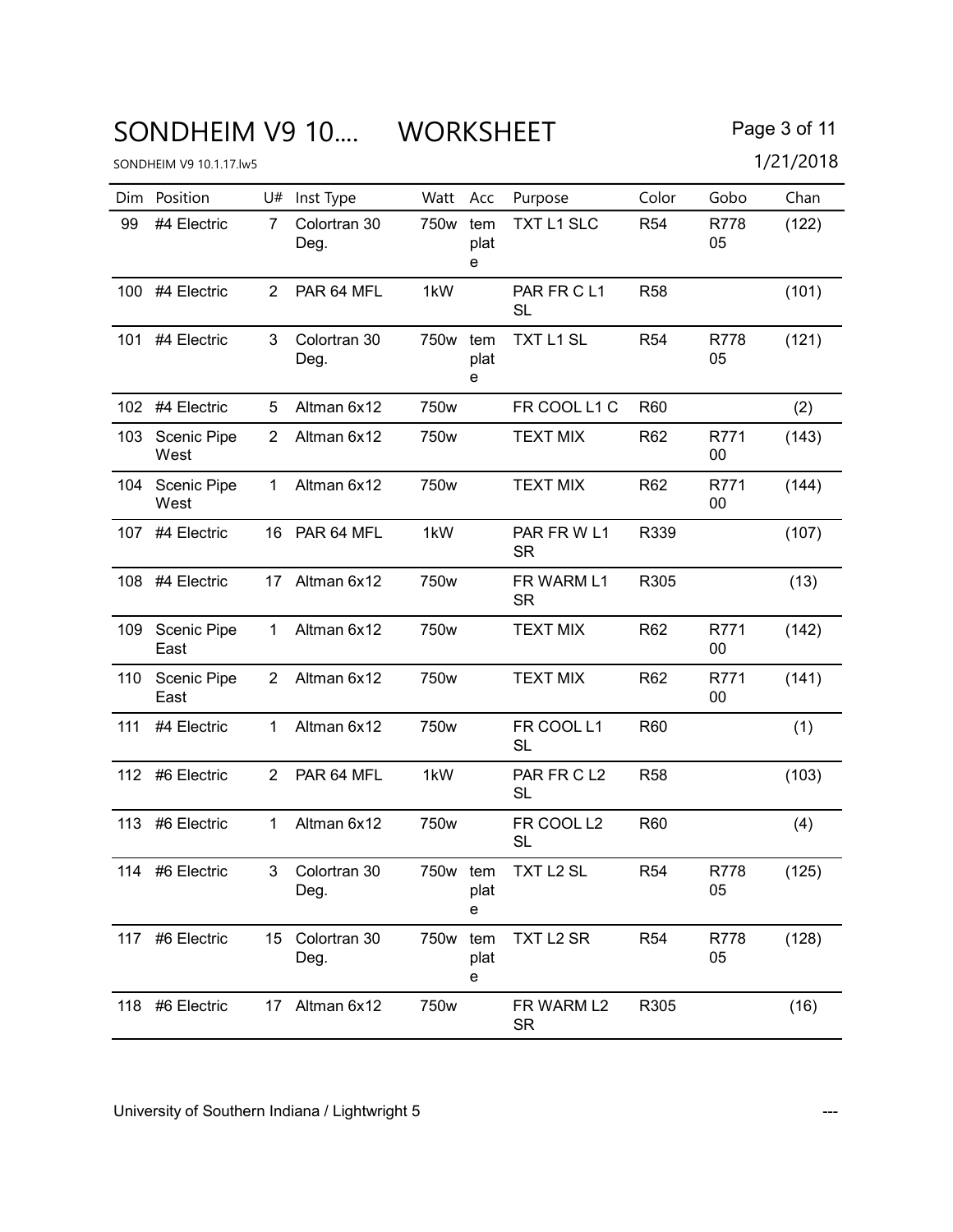# SONDHEIM V9 10.... WORKSHEET Page 4 of 11

|     | Dim Position           | U# | Inst Type               | Watt             | Acc              | Purpose                         | Color      | Gobo       | Chan  |
|-----|------------------------|----|-------------------------|------------------|------------------|---------------------------------|------------|------------|-------|
| 119 | #6 Electric            | 14 | Altman 6x12             | 750w             |                  | FR WARM L2 C                    | R305       |            | (15)  |
| 120 | #6 Electric            | 16 | PAR 64 MFL              | 1kW              |                  | PAR FRWL2<br><b>SR</b>          | R339       |            | (110) |
|     | 126 #6 Electric        | 9  | Mini10                  | 1kW              |                  | Worklight                       |            |            | (172) |
| 127 | #6 Electric            | 13 | PAR 64 MFL              | 1kW              |                  | PAR FRWL2<br>C                  | R339       |            | (109) |
|     | 130 #6 Electric        | 11 | PAR 64 MFL              | 1kW              |                  | PAR FRW L2<br><b>SL</b>         | R339       |            | (108) |
| 131 | #6 Electric            | 10 | Altman 6x12             | 750w             |                  | FR WARM L2<br><b>SL</b>         | R305       |            | (14)  |
|     | 132 #6 Electric        |    | 12 Colortran 30<br>Deg. | 750w tem         | plat<br>e        | TXT L2 SRC                      | <b>R54</b> | R778<br>05 | (127) |
|     | 133 #6 Electric        | 5  | PAR 64 MFL              | 1kW              |                  | PAR FR C L2 C                   | <b>R58</b> |            | (104) |
|     | 134 #6 Electric        | 7  | PAR 64 MFL              | 1kW              |                  | PAR FR CL2<br><b>SR</b>         | <b>R58</b> |            | (105) |
|     | 135 #6 Electric        | 8  | Altman 6x12             | 750w             |                  | FR COOL L2<br><b>SR</b>         | R60        |            | (6)   |
|     | 136 #6 Electric        | 6  | Colortran 30<br>Deg.    | 750 <sub>w</sub> | tem<br>plat<br>е | TXT L2 SLC                      | <b>R54</b> | R778<br>05 | (126) |
|     | 138 #6 Electric        | 4  | Altman 6x12             | 750 <sub>w</sub> |                  | FR COOL L2 C                    | <b>R60</b> |            | (5)   |
| 139 | Gal West Bot           | 6  | Altman 6x9              | 750w             |                  | SIDE SUNS L3<br><b>SR</b>       | R303       |            | (92)  |
| 140 | <b>Gal West</b><br>Top | 4  | Colortran 30<br>Deg.    | 750 <sub>w</sub> |                  | <b>BACK</b><br><b>DIAGONALS</b> | R321       |            | (132) |
| 141 | <b>Gal West</b><br>Top | 5  | Colortran 30<br>Deg.    | 750w             |                  | <b>BACK</b><br><b>DIAGONALS</b> | R321       |            | (133) |
| 142 | <b>Gal West Bot</b>    | 7  | Colortran 30<br>Deg.    | 750w             |                  | <b>BACK</b><br><b>DIAGONALS</b> | R321       |            | (131) |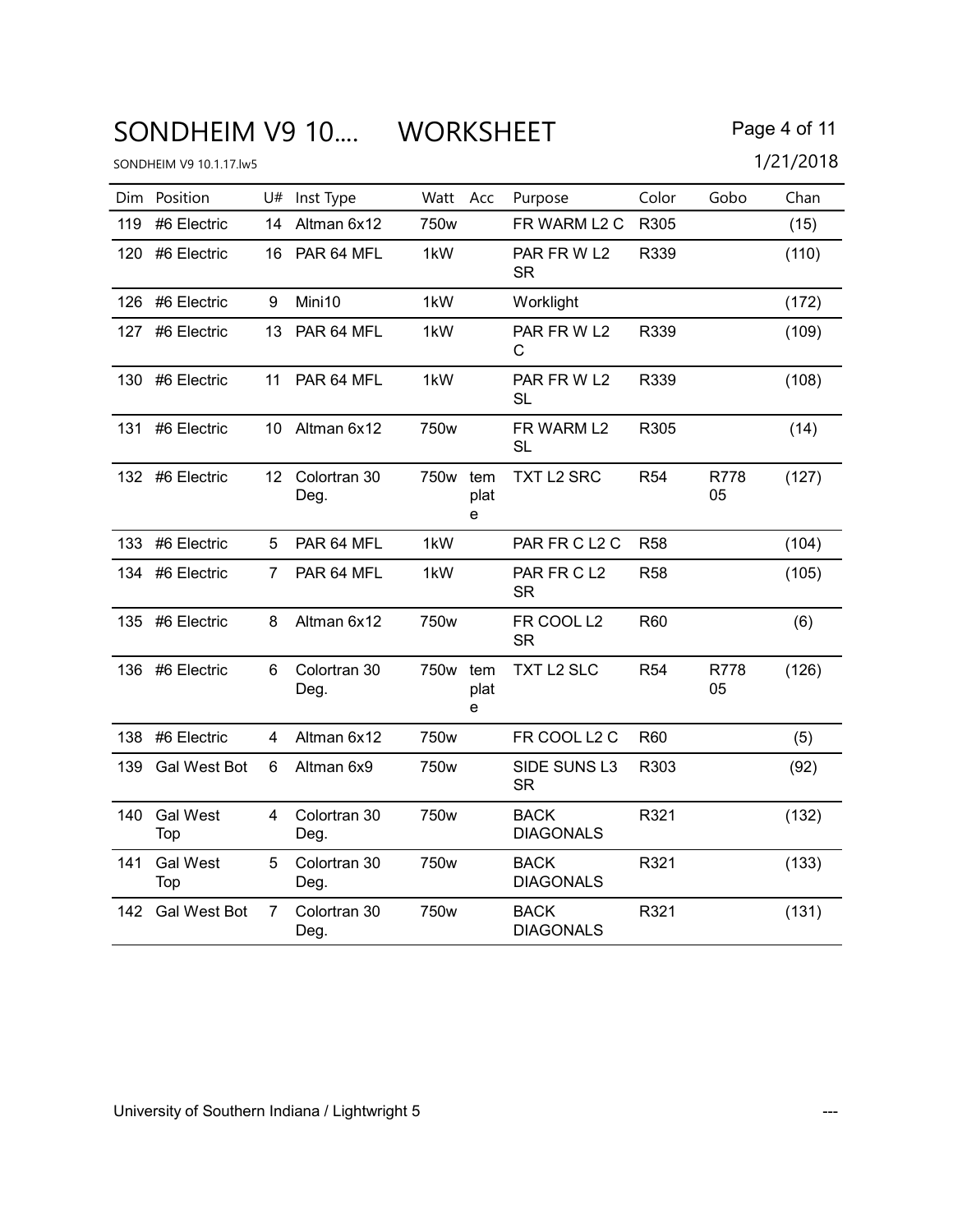#### SONDHEIM V9 10.... WORKSHEET Page 5 of 11

|     | Dim Position         | U#           | Inst Type   | Watt | Acc                                                                             | Purpose                   | Color           | Gobo       | Chan  |
|-----|----------------------|--------------|-------------|------|---------------------------------------------------------------------------------|---------------------------|-----------------|------------|-------|
| 146 | US B/C PIPE          | $\mathbf{1}$ | PAR 64 MFL  | 1kW  | Ligh<br>t<br>Acc<br>Wy<br>bron<br><b>CXI</b><br>IT<br>12                        | <b>BACK L2 SLC</b>        |                 |            | (46)  |
|     | 147 C Elec           | $\mathbf 1$  | PAR 64 MFL  | 1kW  | 18"<br>Side<br>Arm<br>+Lig<br>ht<br>Acc<br>Wy<br>bron<br><b>CXI</b><br>IT<br>12 | <b>BACK L1 SLC</b>        |                 |            | (42)  |
| 148 | DS B/C PIPE          | $\mathbf{1}$ | 6" Fresnel  | 1kW  |                                                                                 | DOWN COOL                 | R82             |            | (77)  |
| 149 | <b>Gal East Bot</b>  | 5            | Altman 6x9  | 750w |                                                                                 | SIDE SUNR L2<br><b>SL</b> | R <sub>01</sub> |            | (83)  |
| 150 | Gal East Bot         | 6            | Altman 6x9  | 750w |                                                                                 | SIDE SUNR L3<br><b>SL</b> | R <sub>01</sub> |            | (85)  |
| 156 | #10 Electric<br>Top  | 3            | Altman 6x9  | 750w |                                                                                 | FR COOL<br><b>BALC C</b>  | R60             |            | (22)  |
| 160 | #8 Electric          | 6            | Mini10      | 1kW  |                                                                                 | Worklight                 |                 |            | (172) |
| 163 | #8 Electric          | 9            | Altman 6x12 | 750w |                                                                                 | <b>HIGH GOBO</b>          | R <sub>05</sub> | R765<br>97 | (155) |
| 164 | #8 Electric          | 10           | Altman 6x12 | 750w |                                                                                 | FR WARM L3<br><b>SR</b>   | R305            |            | (18)  |
| 165 | Scenic<br>PipeWest-1 | 11           | Altman 6x12 | 750w |                                                                                 | <b>HIGH GOBO</b>          | R <sub>05</sub> | R765<br>97 | (156) |
| 166 | #8 Electric          | 7            | Altman 6x12 | 750w |                                                                                 | <b>HIGH GOBO</b>          | R <sub>05</sub> | R765<br>97 | (154) |
| 167 | #8 Electric          | 8            | Altman 6x12 | 750w |                                                                                 | FR WARM L3<br><b>SL</b>   | R305            |            | (17)  |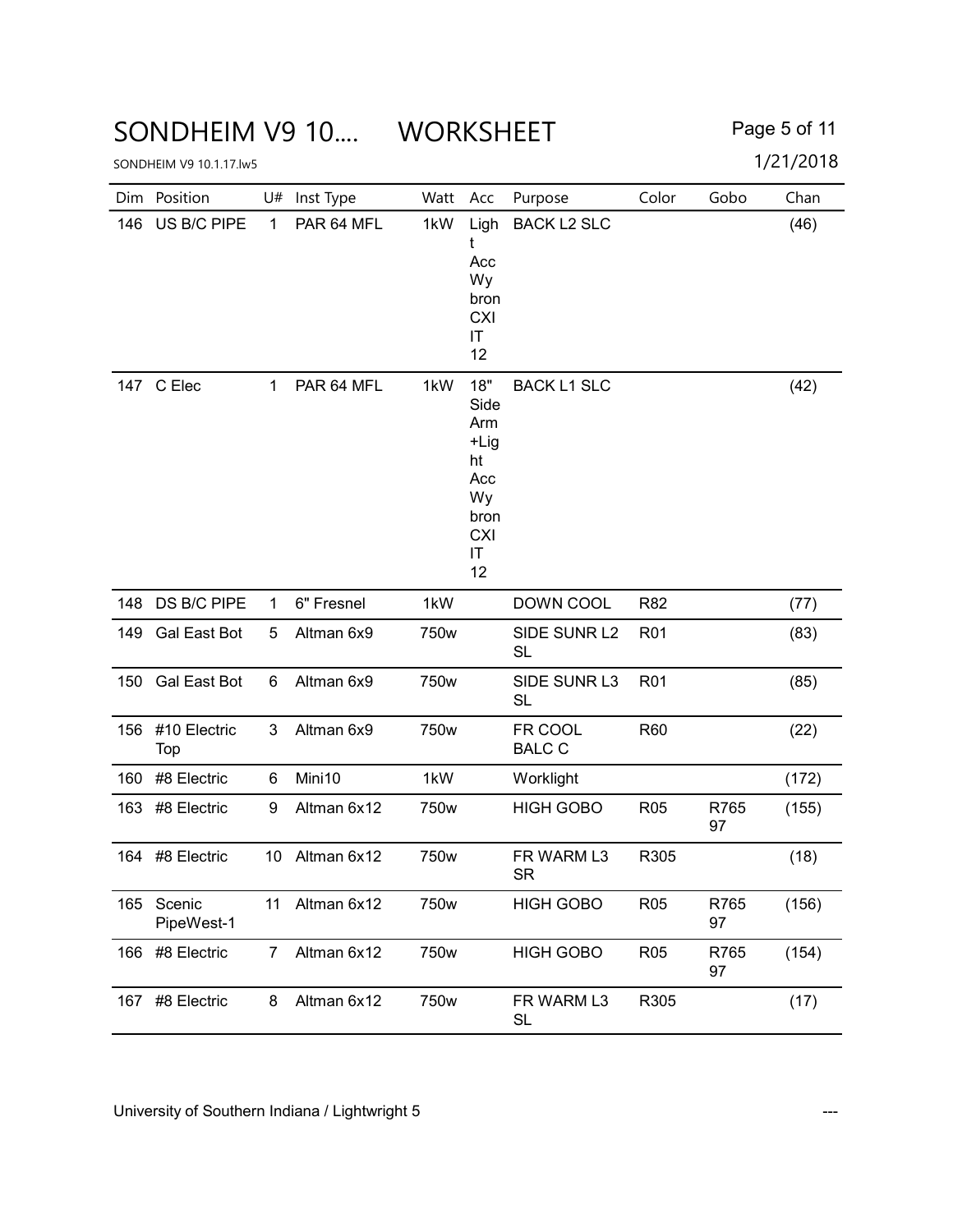### SONDHEIM V9 10.... WORKSHEET Page 6 of 11

|     | Dim Position                   |                | U# Inst Type         | Watt Acc         | Purpose                       | Color      | Gobo       | Chan  |
|-----|--------------------------------|----------------|----------------------|------------------|-------------------------------|------------|------------|-------|
| 169 | #8 Electric                    | 5              | Altman 6x12          | 750 <sub>w</sub> | <b>HIGH GOBO</b>              | <b>R05</b> | R765<br>97 | (153) |
| 170 | #8 Electric                    | 4              | Altman 6x12          | 750w             | FR COOL L3<br><b>SR</b>       | <b>R60</b> |            | (8)   |
| 171 | #8 Electric                    | 3              | Altman 6x12          | 750 <sub>w</sub> | <b>HIGH GOBO</b>              | <b>R05</b> | R765<br>97 | (152) |
|     | 173 #8 Electric                | 2              | Altman 6x12          | 750w             | FR COOL L3<br>SL              | <b>R60</b> |            | (7)   |
| 174 | Scenic<br>PipeWest-1-<br>1     | 1              | Altman 6x12          | 750 <sub>w</sub> | <b>HIGH GOBO</b>              | <b>R05</b> | R765<br>97 | (151) |
| 175 | Scenic Pipe<br>West            | 4              | Altman 6x9           | 750w             | SIDE SUNS L1<br><b>SR</b>     | R303       |            | (88)  |
| 176 | <b>Gal West</b><br>Top         | $\mathbf{1}$   | Altman 6x9           | 750w             | SIDE SUNS L1<br><b>SL</b>     | R303       |            | (87)  |
| 176 | <b>Gal West</b><br>Top         | $\overline{2}$ | Altman 6x12          | 750w             | SIDE SUNS L1<br>С             | R303       |            | (87)  |
|     | 177 Scenic Pipe<br>West        | 5              | Colortran 40<br>Deg. | 750w             | SIDE COOL L1<br><b>SR</b>     | R82        |            | (96)  |
| 177 | <b>Gal West</b><br>Top         | 3              | Colortran 40<br>Deg. | 750w             | SIDE COOL L1<br><b>SL</b>     | R82        |            | (96)  |
| 178 | <b>Gal West Bot</b>            | 8              | Colortran 40<br>Deg. | 750w             | SIDE COOL L3<br><b>SL</b>     | R82        |            | (98)  |
| 178 | Gal West Bot                   | 9              | Colortran 40<br>Deg. | 750w             | SIDE COOL L3<br><b>SR</b>     | R82        |            | (98)  |
| 179 | Gal West Bot                   | 5              | Altman 6x9           | 750w             | SIDE SUNS L2<br><b>SR</b>     | R303       |            | (90)  |
|     | 181 Scenic<br>PipeWest-1-<br>1 |                | Altman 6x9           | 750w             | SIDE SUNR L1 R01<br><b>SL</b> |            |            | (81)  |
|     | 182 Gal East Top               | 3              | Colortran 40<br>Deg. | 750w             | SIDE COOL L1<br><b>SL</b>     | R365       |            | (93)  |
| 182 | Scenic<br>PipeWest-1-<br>1     | 5              | Colortran 40<br>Deg. | 750w             | SIDE COOL L1<br><b>SR</b>     | R365       |            | (93)  |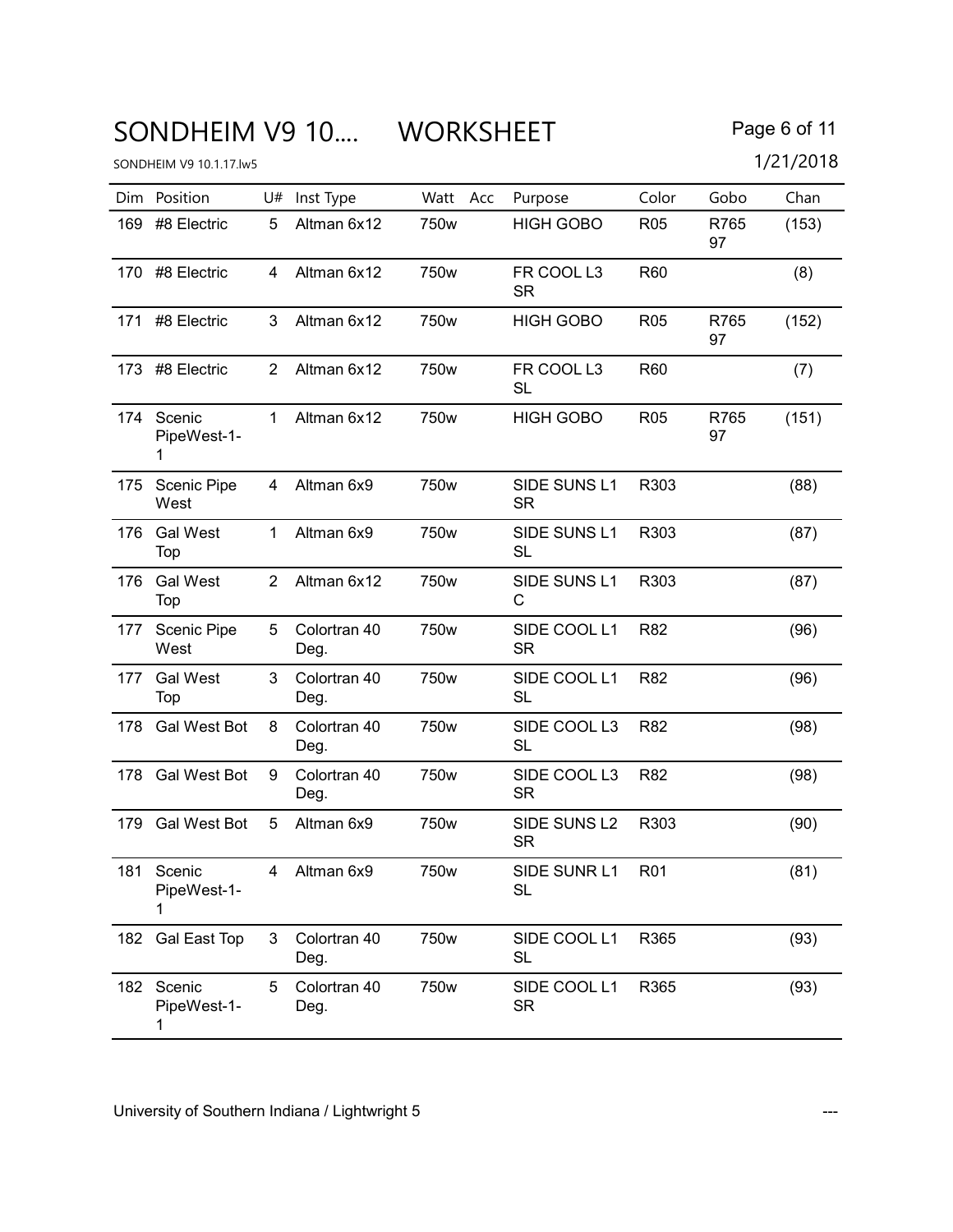### SONDHEIM V9 10.... WORKSHEET Page 7 of 11

|     | Dim Position        |                | U# Inst Type         | Watt Acc |                                                                          | Purpose                   | Color           | Gobo | Chan  |
|-----|---------------------|----------------|----------------------|----------|--------------------------------------------------------------------------|---------------------------|-----------------|------|-------|
| 183 | <b>Gal East Top</b> | $\mathbf{1}$   | Altman 6x9           | 750w     |                                                                          | SIDE SUNR L1<br>С         | R <sub>01</sub> |      | (82)  |
|     | 183 Gal East Top    | $\overline{2}$ | Altman 6x12          | 750w     |                                                                          | SIDE SUNR L1<br><b>SR</b> | R <sub>01</sub> |      | (82)  |
|     | 184 Gal East Bot    | 4              | Colortran 40<br>Deg. | 750w     |                                                                          | SIDE COOL L2<br><b>SR</b> | R365            |      | (94)  |
|     | 184 Gal East Top    | $\mathbf{1}$   | Colortran 40<br>Deg. | 750w     |                                                                          | SIDE COOL L2<br><b>SL</b> | R365            |      | (94)  |
| 185 | Unistrut            |                |                      |          |                                                                          | <b>Balcony Egress</b>     |                 |      | (175) |
| 186 | Unistrut            |                |                      |          |                                                                          | <b>FOH Egress</b>         |                 |      | (175) |
| 186 | Unistrut            |                |                      |          |                                                                          | <b>FOH Egress</b>         |                 |      | (175) |
| 187 | #10 Electric<br>Top | 4              | Altman 6x9           | 750w     |                                                                          | FR WARM<br><b>BALC C</b>  | R305            |      | (32)  |
| 188 | #9 Electric         | 6              | 6" Fresnel           | 1kW      |                                                                          | <b>DOWN WARM</b>          | R321            |      | (112) |
| 189 | <b>B</b> Elec       | $\mathbf{1}$   | PAR 64 MFL           | 1kW      | 18"<br>Side<br>Arm<br>+Lig<br>ht<br>Acc<br>Wy<br>bron<br>CXI<br>ΙT<br>12 | <b>BACK L1 SRC</b>        |                 |      | (43)  |
| 190 | #9 Electric         | 9              | 6" Fresnel           | 1kW      |                                                                          | <b>DOWN WARM</b>          | R321            |      | (113) |
| 191 | #9 Electric         | 8              | 6" Fresnel           | 1kW      |                                                                          | DOWN COOL                 | R82             |      | (73)  |
|     | 192 #9 Electric     | 5              | Mini10               | 1kW      |                                                                          | Worklight                 |                 |      | (173) |
| 193 | #9 Electric         | 1              | 6" Fresnel           | 1kW      |                                                                          | DOWN COOL                 | R82             |      | (71)  |
| 194 | #10 Electric        | 6              | Mini10               | 1kW      |                                                                          | Worklight                 |                 |      | (173) |
| 195 | #9 Electric         | $\overline{2}$ | 6" Fresnel           | 1kW      |                                                                          | <b>DOWN WARM</b>          | R321            |      | (111) |
| 197 | #9 Electric         | 4              | 6" Fresnel           | 1kW      |                                                                          | DOWN COOL                 | R82             |      | (72)  |
| 198 | #10 Electric        | 5              | 6" Fresnel           | 1kW      |                                                                          | DOWN COOL                 | R82             |      | (75)  |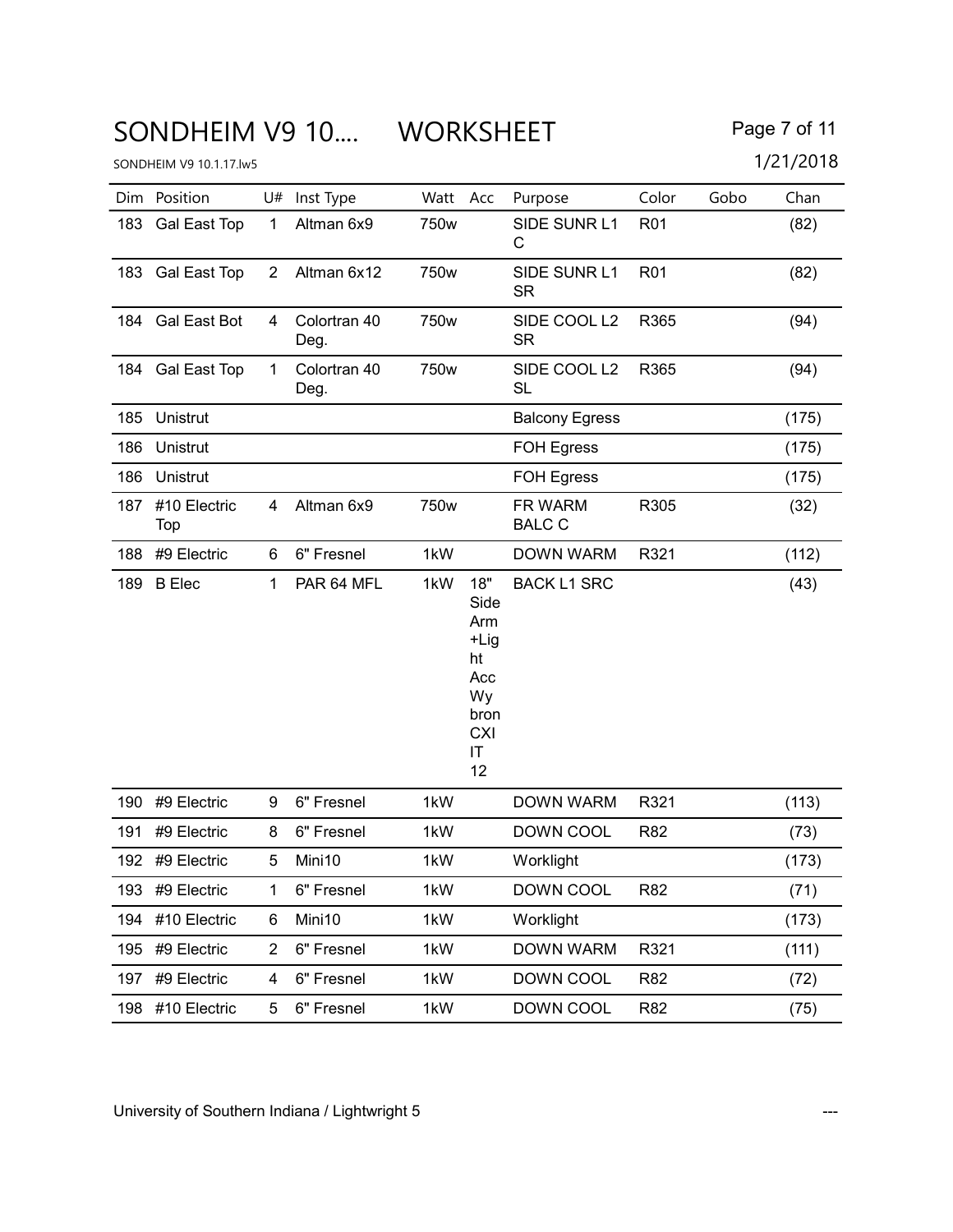# SONDHEIM V9 10.... WORKSHEET Page 8 of 11

|     | Dim Position            |                      | U# Inst Type   | Watt Acc |                                                                                  | Purpose                   | Color           | Gobo | Chan  |
|-----|-------------------------|----------------------|----------------|----------|----------------------------------------------------------------------------------|---------------------------|-----------------|------|-------|
| 199 | #10 Electric<br>Top     | 5                    | Altman 6x9     | 750w     |                                                                                  | FR WARM<br><b>BALC SR</b> | R305            |      | (33)  |
|     | 200 #10 Electric        | 9                    | 6" Fresnel     | 1kW      |                                                                                  | DOWN WARM                 | R321            |      | (116) |
| 201 | #10 Electric<br>Top     | 6                    | Altman 6x9     | 750w     |                                                                                  | FR COOL<br><b>BALC SR</b> | R60             |      | (23)  |
|     | 202 #10 Electric        | $7^{\circ}$          | 6" Fresnel     | 1kW      |                                                                                  | DOWN WARM                 | R321            |      | (115) |
|     | 203 #10 Electric        |                      | 10 Altman 6x12 | 750w     |                                                                                  | SIDE SUNS L2<br><b>SL</b> | R303            |      | (89)  |
|     | 203 #10 Electric        |                      | 11 Altman 6x9  | 750w     |                                                                                  | SIDE SUNS L2<br>С         | R303            |      | (89)  |
|     | 204 #10 Electric        | 8                    | 6" Fresnel     | 1kW      |                                                                                  | DOWN COOL                 | R82             |      | (76)  |
|     | 205 #10 Electric<br>Top | $\mathbf{1}$         | Altman 6x9     | 750w     |                                                                                  | FR COOL<br><b>BALC SL</b> | R60             |      | (21)  |
|     | 206 #10 Electric<br>Top | $\mathbf{2}^{\circ}$ | Altman 6x9     | 750w     |                                                                                  | FR WARM<br><b>BALC SL</b> | R305            |      | (31)  |
|     | 207 #10 Electric        | 4                    | 6" Fresnel     | 1kW      |                                                                                  | DOWN WARM                 | R321            |      | (114) |
|     | 208 #10 Electric        | 3                    | 6" Fresnel     | 1kW      |                                                                                  | DOWN COOL                 | R82             |      | (74)  |
|     | 209 #10 Electric        | $\mathbf{1}$         | Altman 6x9     | 750w     |                                                                                  | SIDE SUNR L2<br>С         | R <sub>01</sub> |      | (84)  |
|     | 209 #10 Electric        | $\overline{2}$       | Altman 6x12    | 750w     |                                                                                  | SIDE SUNR L2<br><b>SR</b> | R <sub>01</sub> |      | (84)  |
|     | 212 A Elec              | $2^{\circ}$          | PAR 64 MFL     | 1kW      | 18"<br>Side<br>Arm<br>+Lig<br>ht<br>Acc<br>Wy<br>bron<br><b>CXI</b><br>IT.<br>12 | <b>BACK SR</b>            |                 |      | (48)  |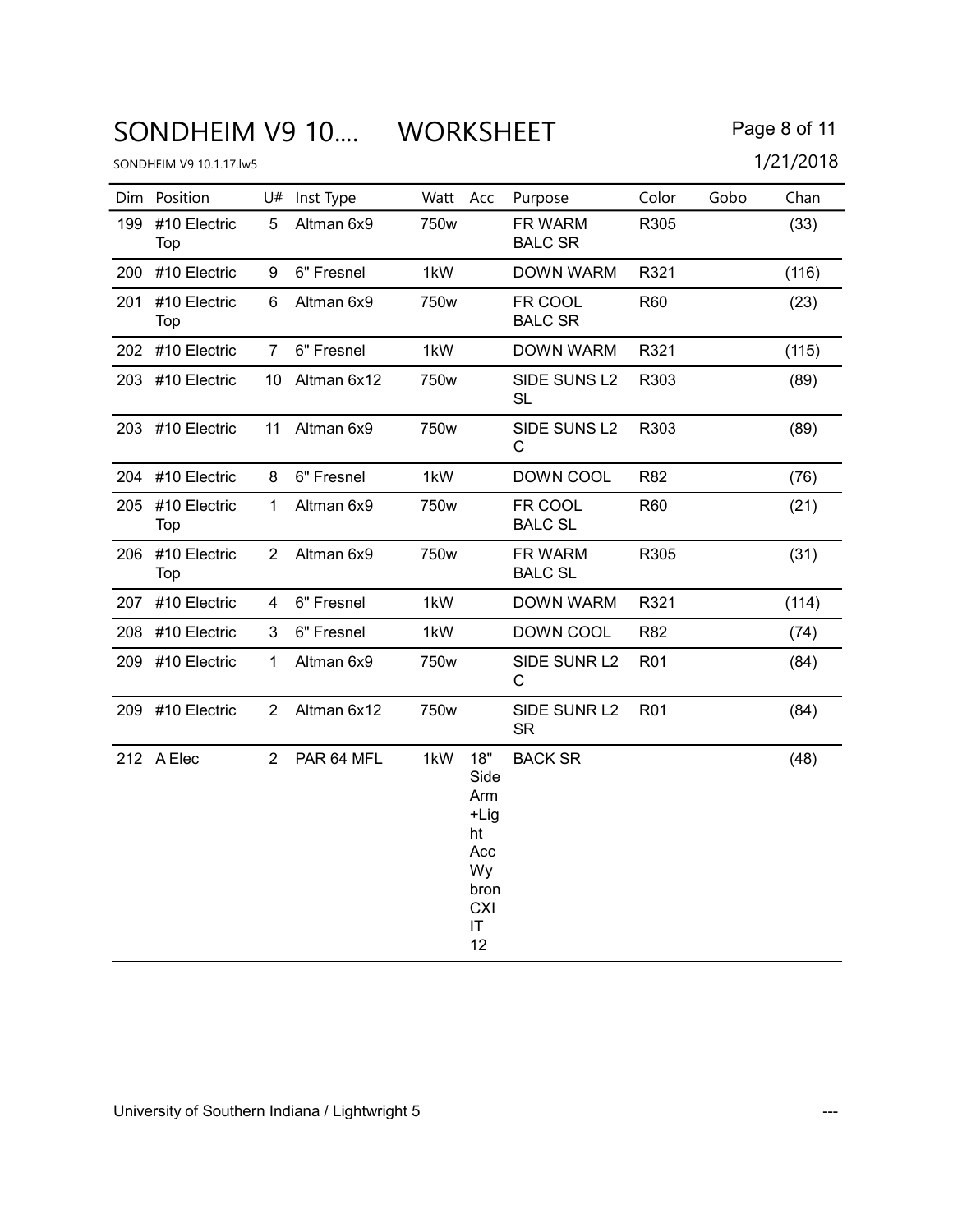### SONDHEIM V9 10.... WORKSHEET Page 9 of 11

|     | Dim Position    | U#             | Inst Type  | Watt Acc |                                                                                   | Purpose            | Color | Gobo | Chan  |
|-----|-----------------|----------------|------------|----------|-----------------------------------------------------------------------------------|--------------------|-------|------|-------|
|     | 213 A Elec      | $\mathbf{1}$   | PAR 64 MFL | 1kW      | 18"<br>Side<br>Arm<br>+Lig<br>ht<br>Acc<br>Wy<br>bron<br><b>CXI</b><br>IT<br>12   | <b>BACK FAR SR</b> |       |      | (44)  |
|     | 214 US B/C PIPE | 6              | PAR 64 MFL | 1kW      | Ligh<br>t<br>Acc<br>Wy<br>bron<br><b>CXI</b><br>IT<br>12                          | <b>BACK L2 SRC</b> |       |      | (47)  |
|     | 215 DS B/C PIPE | 4              | 6" Fresnel | 1kW      |                                                                                   | DOWN COOL          | R82   |      | (78)  |
|     | 216 DS B/C PIPE | 5              | 6" Fresnel | 1kW      |                                                                                   | <b>DOWN WARM</b>   | R321  |      | (118) |
|     | 217 D Elec      | 3              | 6" Fresnel | 1kW      | 18"<br>Side<br>Arm                                                                | <b>DOWN WARM</b>   | R321  |      | (61)  |
|     | 218 D Elec      | 4              | 6" Fresnel | 1kW      | 18"<br>Side<br>Arm                                                                | DOWN COOL          | R82   |      | (51)  |
| 220 | DS B/C PIPE     | $\overline{2}$ | 6" Fresnel | 1kW      |                                                                                   | <b>DOWN WARM</b>   | R321  |      | (117) |
| 221 | D Elec          | $\mathbf{1}$   | PAR 64 MFL | 1kW      | 18"<br>Side<br>Arm<br>$+Lig$<br>ht<br>Acc<br>Wy<br>bron<br><b>CXI</b><br>IT<br>12 | <b>BACK L1 SL</b>  |       |      | (41)  |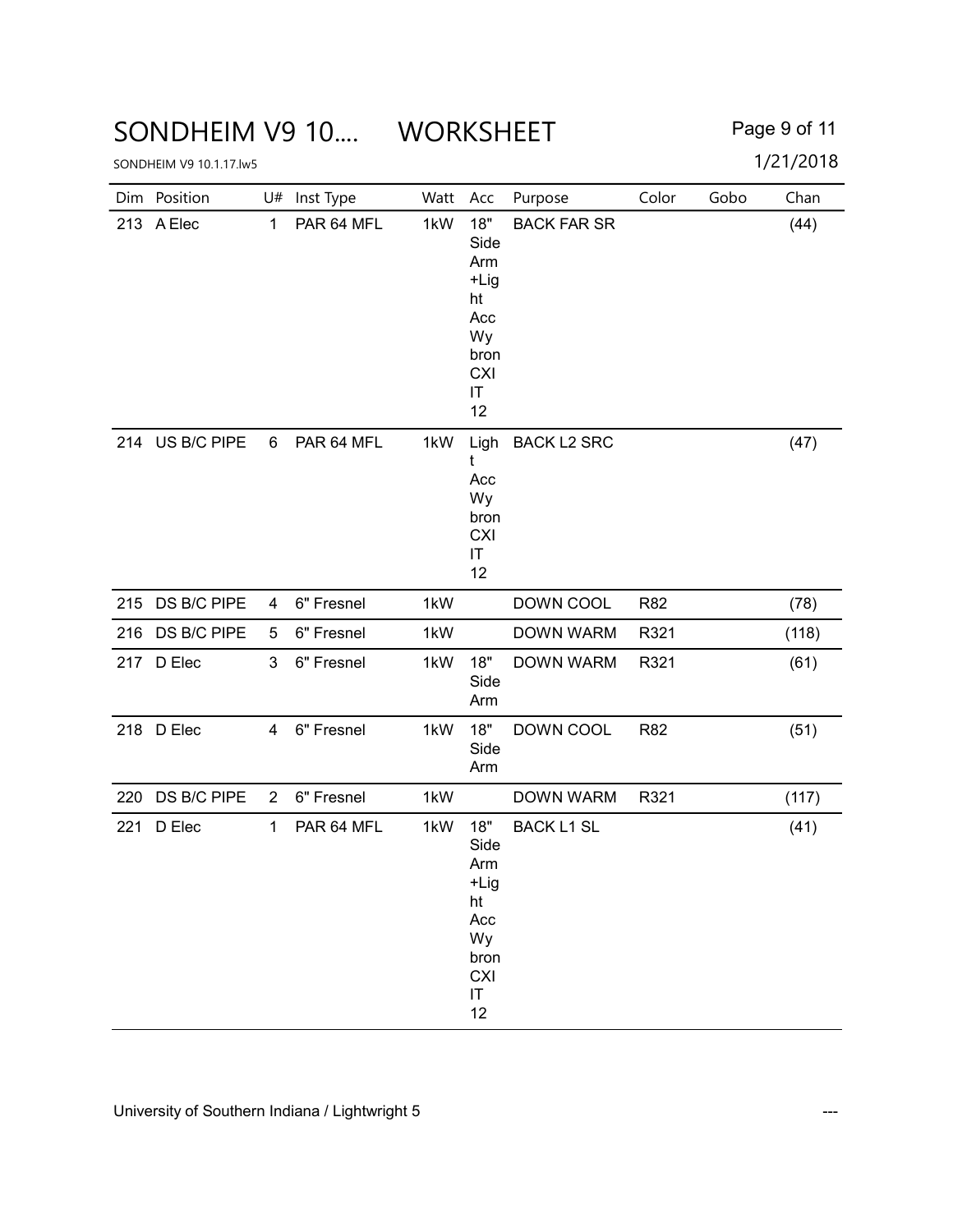### SONDHEIM V9 10.... WORKSHEET Page 10 of 11

|     | Dim Position           | U#             | Inst Type            | Watt             | Acc                                                                             | Purpose                   | Color        | Gobo | Chan  |
|-----|------------------------|----------------|----------------------|------------------|---------------------------------------------------------------------------------|---------------------------|--------------|------|-------|
| 222 | D Elec                 | $\overline{2}$ | PAR 64 MFL           | 1kW              | 18"<br>Side<br>Arm<br>+Lig<br>ht<br>Acc<br>Wy<br>bron<br><b>CXI</b><br>IT<br>12 | <b>BACK L2 SL</b>         |              |      | (45)  |
|     | 224 A Elec             | 3              | 6" Fresnel           | 1kW              | 18"<br>Side<br>Arm                                                              | DOWN COOL                 | R82          |      | (53)  |
|     | 225 A Elec             | 4              | 6" Fresnel           | 1kW              | 18"<br>Side<br>Arm                                                              | <b>DOWN WARM</b>          | R321         |      | (63)  |
| 227 | <b>Gal West</b><br>Top | $\overline{2}$ | Altman 6x9           | 750 <sub>w</sub> |                                                                                 | SIDE SUNS L3<br><b>SL</b> | R303         |      | (91)  |
| 227 | <b>Gal West</b><br>Top | 3              | Altman 6x12          | 750w             |                                                                                 | SIDE SUNS L3<br>С         | R303         |      | (91)  |
| 228 | <b>Gal West Bot</b>    | 4              | Colortran 40<br>Deg. | 750w             |                                                                                 | SIDE COOL L2<br><b>SR</b> | <b>R82</b>   |      | (97)  |
| 228 | <b>Gal West</b><br>Top | 1              | Colortran 40<br>Deg. | 750w             |                                                                                 | SIDE COOL L2<br><b>SL</b> | <b>R82</b>   |      | (97)  |
| 229 | <b>Gal West Bot</b>    | 10             | Par 38 Body          | 500w             |                                                                                 | <b>Ghost Light</b>        | <b>GHOST</b> |      | (170) |
| 229 | <b>Gal East Bot</b>    | 10             | Par 38 Body          | 500w             |                                                                                 | <b>Ghost Light</b>        | <b>GHOST</b> |      | (170) |
| 230 | US B/C PIPE            | 3              | PAR 64 MFL           | 1kW              |                                                                                 | <b>BALC SL</b>            |              |      | (49)  |
| 231 | US B/C PIPE            | $\overline{2}$ | 6" Fresnel           | 1kW              |                                                                                 | DOWN COOL                 | R82          |      | (52)  |
| 232 | US B/C PIPE            | 5              | 6" Fresnel           | 1kW              |                                                                                 | <b>DOWN WARM</b>          | R321         |      | (62)  |
| 233 | US B/C PIPE            | 4              | PAR 64 MFL           | 1kW              |                                                                                 | <b>BALC SR</b>            |              |      | (50)  |
| 235 | Gal East Bot           | 8              | Colortran 40<br>Deg. | 750w             |                                                                                 | SIDE COOL L3<br>SL        | R365         |      | (95)  |
| 235 | <b>Gal East Bot</b>    | 9              | Colortran 40<br>Deg. | 750w             |                                                                                 | SIDE COOL L3<br>SR        | R365         |      | (95)  |